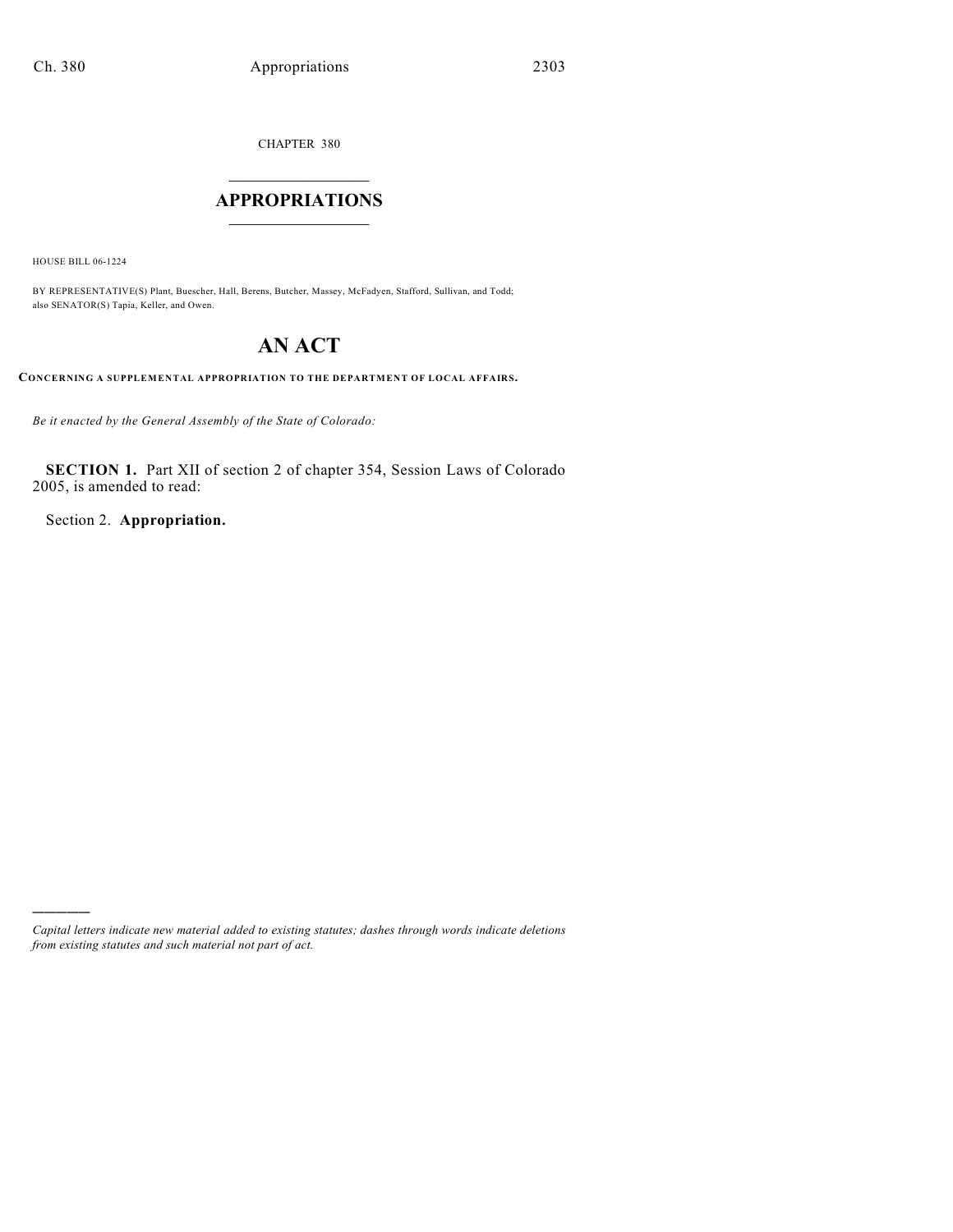|                 |              |             | <b>APPROPRIATION FROM</b> |              |               |              |  |
|-----------------|--------------|-------------|---------------------------|--------------|---------------|--------------|--|
| ITEM &          | <b>TOTAL</b> | GENERAL     | <b>GENERAL</b>            | <b>CASH</b>  | <b>CASH</b>   | FEDERAL      |  |
| <b>SUBTOTAL</b> |              | <b>FUND</b> | <b>FUND</b>               | <b>FUNDS</b> | <b>FUNDS</b>  | <b>FUNDS</b> |  |
|                 |              |             | <b>EXEMPT</b>             |              | <b>EXEMPT</b> |              |  |
|                 |              |             |                           |              |               |              |  |

# **PART XII DEPARTMENT OF LOCAL AFFAIRS**

# **(1) EXECUTIVE DIRECTOR'S OFFICE**

| Personal Services                | 1,048,712        |         |                       | $1,048,712(T)^{a}$  |         |
|----------------------------------|------------------|---------|-----------------------|---------------------|---------|
|                                  |                  |         |                       | $(14.0$ FTE)        |         |
| Health, Life, and Dental         | 534,957          | 259,567 | $68,656^{\circ}$      | 75,392 <sup>c</sup> | 131,342 |
| Short-term Disability            | 14,475           | 7,665   | $1.967$ <sup>b</sup>  | $1,669^\circ$       | 3,174   |
| S.B. 04-257 Amortization         |                  |         |                       |                     |         |
| <b>Equalization Disbursement</b> | 22,869           | 11,081  | $3,346^b$             | $3.044^{\circ}$     | 5,398   |
| Salary Survey and Senior         |                  |         |                       |                     |         |
| <b>Executive Service</b>         | 339,384          | 133,175 | $43,628$ <sup>b</sup> | $77,681^{\circ}$    | 84,900  |
| Workers' Compensation            | 41,236           | 38,361  | $1,200^{\circ}$       | $1,675$ °           |         |
|                                  | 28,847           | 26,836  | 839b                  | $1,172^{\circ}$     |         |
| <b>Operating Expenses</b>        | 136,565          |         |                       | $124,803(T)^{a}$    | 11,762  |
|                                  | 144,616          | 8,051   |                       |                     |         |
| Legal Services for 1,790         |                  |         |                       |                     |         |
| hours                            | 115,363          | 104,597 | 5,417 <sup>b</sup>    | $1,235^{\circ}$     | 4,114   |
| Purchase of Services from        |                  |         |                       |                     |         |
| Computer Center                  | <del>3,499</del> | 3,499   |                       |                     |         |
|                                  | 3,383            | 3,383   |                       |                     |         |

and a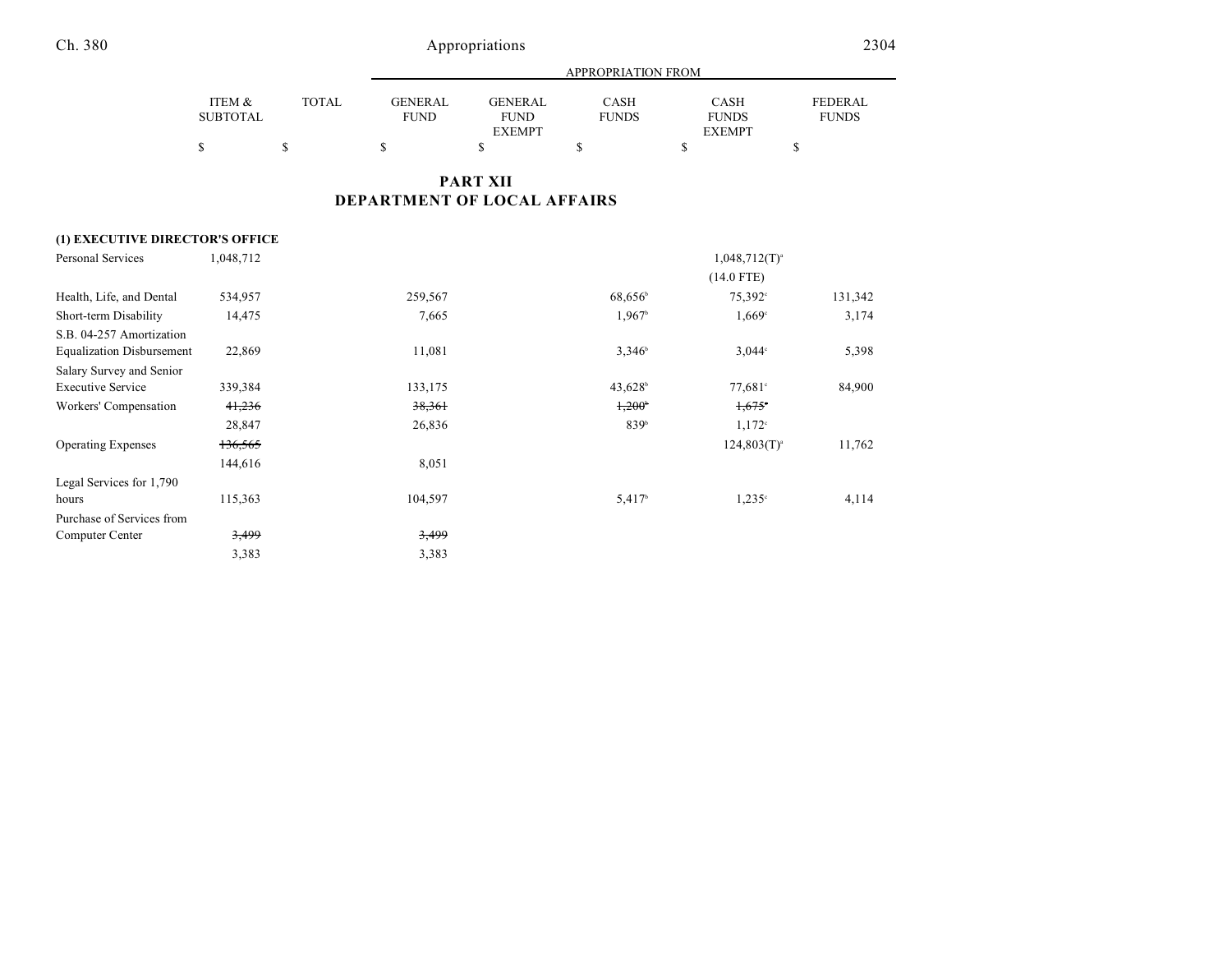| Multiuse Network              |         |                       |                       |                           |             |
|-------------------------------|---------|-----------------------|-----------------------|---------------------------|-------------|
| Payments                      | 35,653  | 19,902                | $1,455^{\circ}$       | $2,816$ <sup>*</sup>      | 11,480      |
|                               | 83,054  | 46,143                | $3,406^{\circ}$       | $6.473$ °                 | 27,032      |
| Payment to Risk               |         |                       |                       |                           |             |
| Management and Property       |         |                       |                       |                           |             |
| Funds                         | 39,747  | 36,977                | $1,144^{\circ}$       | $1,626^\circ$             |             |
|                               | 12,615  | 11,736                | 363 <sup>b</sup>      | $516^\circ$               |             |
| Vehicle Lease Payments        | 79,028  | 65,408                |                       | $13,620^\circ$            |             |
|                               | 67,678  | 56,014                |                       | $11,664^{\circ}$          |             |
| <b>Information Technology</b> |         |                       |                       |                           |             |
| Asset Maintenance             | 104,793 | 29,913                | $10.364^b$            | $40,192^{\circ}$          | 24,324      |
| Leased Space                  | 67,332  | 17,898                |                       | $13,457^{\circ}$          | 35,977      |
| Capitol Complex Leased        |         |                       |                       |                           |             |
| Space                         | 407,599 | 282,802               | $15,042$ <sup>d</sup> | 50,480(T)                 | 59,275      |
|                               | 408,207 | 283,224               |                       | $50,666(T)$ <sup>c</sup>  |             |
| <b>Communication Services</b> |         |                       |                       |                           |             |
| Payments                      | 17,904  | 8,952                 |                       |                           | 8,952       |
|                               | 11,818  | 5,909                 |                       |                           | 5,909       |
| Moffat Tunnel                 |         |                       |                       |                           |             |
| <b>Improvement District</b>   | 92,958  |                       | 32,958f               | $60,000$ <sup>s</sup>     |             |
| Workforce Development         |         |                       |                       |                           |             |
| Council                       | 340,395 |                       |                       | $340,395(T)$ <sup>h</sup> |             |
|                               |         |                       |                       | $(4.0$ FTE)               |             |
| Workforce Improvement         |         |                       |                       |                           |             |
| Grants                        | 470,000 |                       |                       | $20,000^{\rm i}$          | 450,000     |
|                               |         |                       |                       |                           | $(1.0$ FTE) |
|                               |         | <del>3,912,46</del> 9 |                       |                           |             |
|                               |         |                       |                       |                           |             |
|                               |         |                       |                       |                           |             |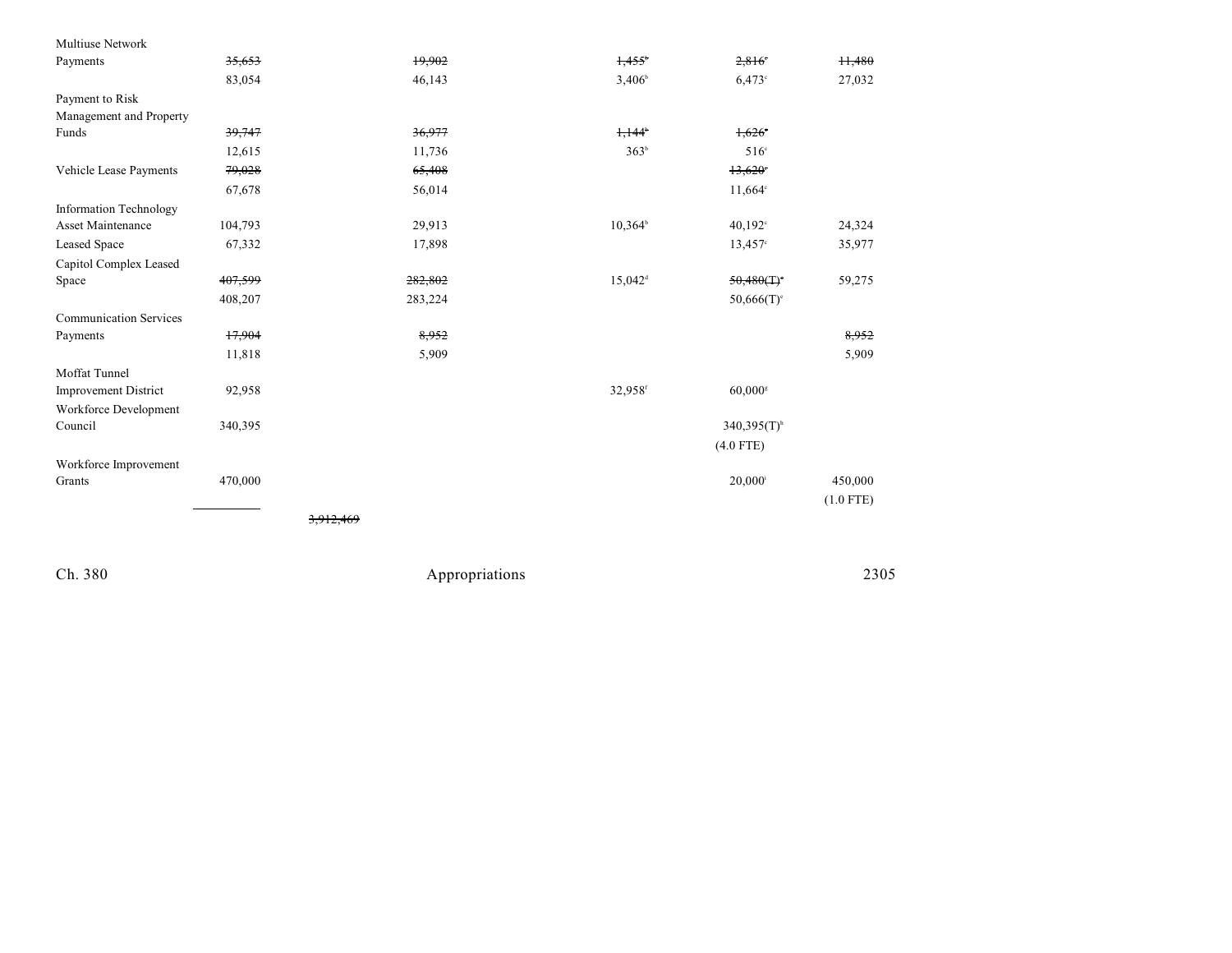|                 |              |                | APPROPRIATION FROM |              |               |              |  |  |
|-----------------|--------------|----------------|--------------------|--------------|---------------|--------------|--|--|
| ITEM &          | <b>TOTAL</b> | <b>GENERAL</b> | <b>GENERAL</b>     | <b>CASH</b>  | <b>CASH</b>   | FEDERAL      |  |  |
| <b>SUBTOTAL</b> |              | <b>FUND</b>    | <b>FUND</b>        | <b>FUNDS</b> | <b>FUNDS</b>  | <b>FUNDS</b> |  |  |
|                 |              |                | <b>EXEMPT</b>      |              | <b>EXEMPT</b> |              |  |  |
| S               |              | S              |                    |              |               |              |  |  |
|                 |              |                |                    |              |               |              |  |  |

3,911,456

<sup>a</sup> These amounts shall be from indirect cost recoveries.

 $<sup>b</sup>$  These amounts shall be from various sources of cash funds.</sup>

<sup>o</sup> Of these amounts,  $\frac{219,885(T)}{219,973(T)}$  shall be from the mineral and energy impact grant program, which includes moneys in the Local Government Severance Tax Fund created in Section 39-29-110 (1) (a) (I), C.R.S. and moneys in the Local Government Mineral Impact Fund created in Section 34-63-102 (5), C.R.S., and \$12,522 shall be from various sources of cash funds exempt.

 Of this amount, \$8,248 shall be from the Building Regulation Fund pursuant to Section 24-32-3309, C.R.S., \$3,546 shall be from the Search and Rescue Fund <sup>d</sup> pursuant to Section 33-1-112.5, C.R.S., and \$3,248 shall be from the Colorado Water Resources and Power Development Authority pursuant to Section 37-95-107.6, C.R.S.

<sup>o</sup> Of this amount, \$49,048 \$49,234 shall be from the mineral and energy impact grant program, which includes moneys in the Local Government Severance Tax Fund created in Section 39-29-110 (1) (a) (I), C.R.S. and moneys in the Local Government Mineral Impact Fund created in Section 34-63-102 (5), C.R.S., and \$1,432 shall be from Limited Gaming Funds appropriated to the Department of Revenue.

<sup>f</sup> This amount shall be from the Moffat Tunnel Cash Fund pursuant to Section 32-8-126, C.R.S.

This amount shall be from reserves in the Moffat Tunnel Cash Fund pursuant to Section 32-8-126, C.R.S. <sup>g</sup>

<sup>h</sup> This amount shall be from federal funds transferred to the Department of Local Affairs from other state agencies.

<sup>i</sup> This amount shall be from donations.

#### **(2) PROPERTY TAXATION**

| Board of Assessment |         |              |                   |
|---------------------|---------|--------------|-------------------|
| Appeals             | 618.885 | 314.731      | $304, 154(T)^{6}$ |
|                     |         | $(15.0$ FTE) |                   |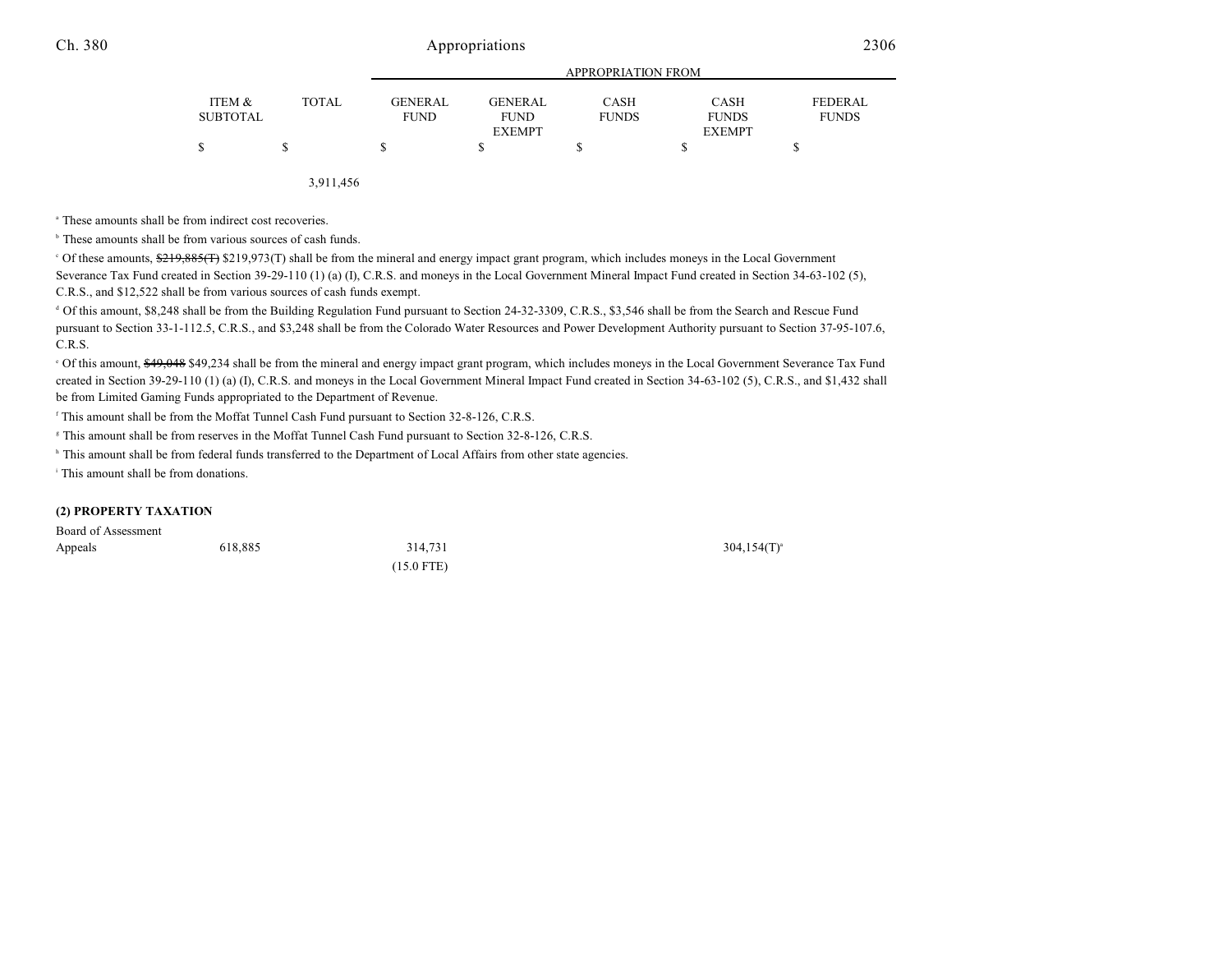| Property Taxation        | 2,550,286 |           | 1,205,127    | 635,713 <sup>b</sup> | $709,446(T)$ ° |
|--------------------------|-----------|-----------|--------------|----------------------|----------------|
|                          |           |           | $(15.7$ FTE) | $(11.1$ FTE)         | $(11.7$ FTE)   |
| State Board of           |           |           |              |                      |                |
| Equalization             | 12,856    |           | 12,856       |                      |                |
| Indirect Cost Assessment | 89,371    |           |              |                      | $89,371(T)$ °  |
|                          |           | 3,271,398 |              |                      |                |

<sup>a</sup> This amount shall be from indirect cost recoveries.

<sup>b</sup> This amount shall be from the Property Tax Exemption Fund created in Section 39-2-117 (8), C.R.S.

 These amounts shall be from the mineral and energy impact grant program, which includes moneys in the Local Government Severance Tax Fund created in Section <sup>c</sup> 39-29-110 (1) (a) (I), C.R.S., and moneys in the Local Government Mineral Impact Fund created in Section 34-63-102 (5), C.R.S.

### **(3) DIVISION OF HOUSING<sup>103</sup>**

| (A) Administration |  |
|--------------------|--|
|--------------------|--|

| Personal Services         | .267,453  | 369,632     |                      | $109,300(T)^{a}$ | 788,521      |
|---------------------------|-----------|-------------|----------------------|------------------|--------------|
|                           |           | $(5.5$ FTE) |                      | $(1.7$ FTE)      | $(12.3$ FTE) |
| <b>Operating Expenses</b> | 168,115   | 25,903      |                      |                  | 142,212      |
| Indirect Cost Assessment  | 313,190   |             | 126.613 <sup>b</sup> | $36.151(T)^{a}$  | 150,426      |
|                           | 1,748,758 |             |                      |                  |              |

<sup>a</sup> These amounts shall be from the mineral and energy impact grant program, which includes moneys in the Local Government Severance Tax Fund created in Section 39-29-110 (1) (a) (I), C.R.S., and moneys in the Local Government Mineral Impact Fund created in Section 34-63-102 (5), C.R.S.

<sup>b</sup> This amount shall be from the Building Regulation Fund pursuant to Section 24-32-3309, C.R.S.

| (B) Manufactured Buildings Program |         |                        |  |
|------------------------------------|---------|------------------------|--|
| Program Costs                      | 699.503 | $699.503$ <sup>a</sup> |  |
|                                    |         | $(8.9$ FTE)            |  |

Ch. 380 **Appropriations** 2307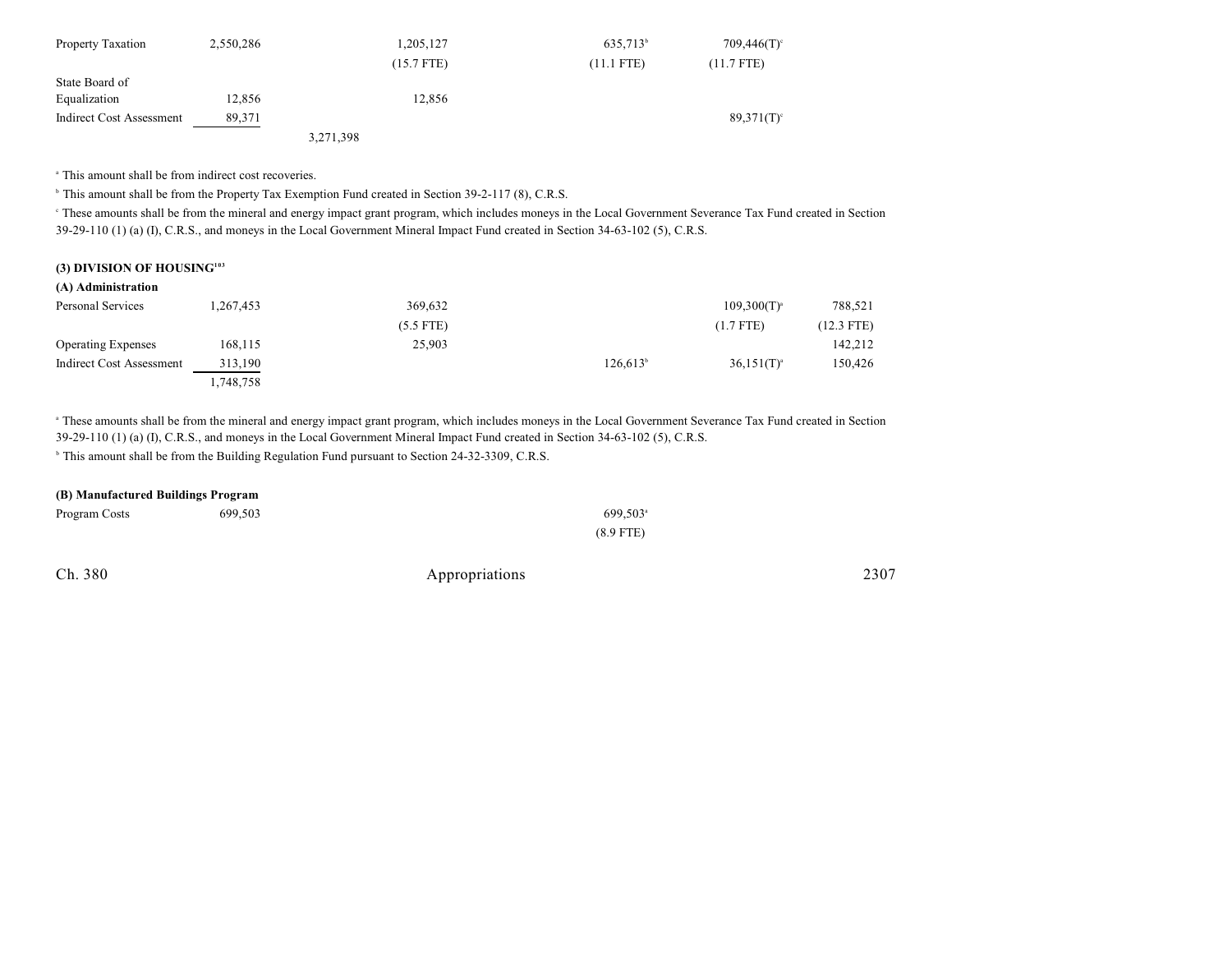|                 |       |                | APPROPRIATION FROM |              |               |                |  |
|-----------------|-------|----------------|--------------------|--------------|---------------|----------------|--|
|                 |       |                |                    |              |               |                |  |
| ITEM &          | TOTAL | <b>GENERAL</b> | GENERAL            | <b>CASH</b>  | <b>CASH</b>   | <b>FEDERAL</b> |  |
| <b>SUBTOTAL</b> |       | <b>FUND</b>    | <b>FUND</b>        | <b>FUNDS</b> | <b>FUNDS</b>  | <b>FUNDS</b>   |  |
|                 |       |                | <b>EXEMPT</b>      |              | <b>EXEMPT</b> |                |  |
|                 |       |                |                    |              |               |                |  |

<sup>a</sup> This amount shall be from the Building Regulation Fund pursuant to Section 24-32-3309, C.R.S.

| (C) Affordable Housing Development |                                                                     |         |                  |
|------------------------------------|---------------------------------------------------------------------|---------|------------------|
| Colorado Affordable                |                                                                     |         |                  |
| Housing Construction               |                                                                     |         |                  |
| Grants and Loans <sup>103a</sup>   | 115,000                                                             | 100,000 | $15,000^{\circ}$ |
| Federal Affordable                 |                                                                     |         |                  |
| Housing Construction               |                                                                     |         |                  |
| Grants and Loans                   | 9,210,074                                                           |         | 9,210,074        |
| <b>Emergency Shelter</b>           |                                                                     |         |                  |
| Program                            | 919,000                                                             |         | 919,000          |
| Private Activity Bond              |                                                                     |         |                  |
| <b>Allocation Committee</b>        | 2,500                                                               | 2,500   |                  |
|                                    | 10,246,574                                                          |         |                  |
|                                    |                                                                     |         |                  |
|                                    | <sup>a</sup> This amount shall be from gifts, grants and donations. |         |                  |

**(D) Rental Assistance**

Low Income Rental Subsidies 15,423,000 15,423,000 15,423,000 15,423,000 15,423,000 15,423,000 15,423,000 15,423,000 15,423,000 15,423,000 15,423,000 15,423,000 15,423,000 15,423,000 15,423,000 15,423,000 15,423,000 15,423,000 15,423,000 15,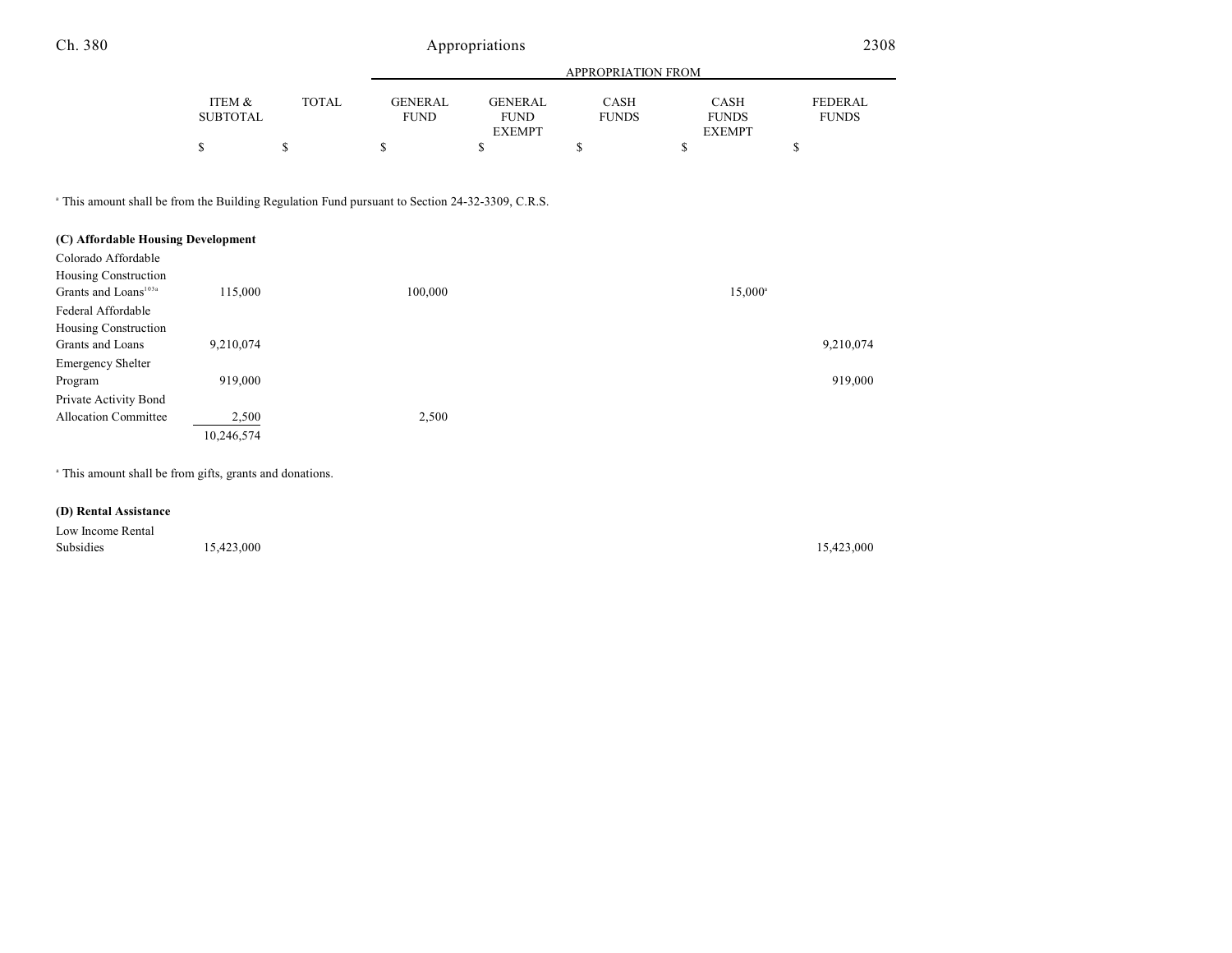## 28,117,835

# **(4) DIVISION OF LOCAL GOVERNMENT**

## **(A) Local Government and Community Services**

| (1) Administration        |           |              |                       |                  |             |
|---------------------------|-----------|--------------|-----------------------|------------------|-------------|
| Personal Services         | .545,534  | 793.661      | $11.731$ <sup>a</sup> | $453,465(T)^{6}$ | 286,677     |
|                           |           | $(10.3$ FTE) | $(0.2$ FTE)           | $(7.0$ FTE)      | $(3.1$ FTE) |
| <b>Operating Expenses</b> | 106,432   | 43.186       |                       | $25,146(T)^{6}$  | 38,100      |
|                           | 1.651.966 |              |                       |                  |             |

<sup>a</sup> This amount shall be from charges to non-state agencies for use of the Automated Mapping System.

<sup>b</sup> These amounts shall be from the mineral and energy impact grant program, which includes moneys in the Local Government Severance Tax Fund created in Section 39-29-110 (1) (a) (I), C.R.S. and moneys in the Local Government Mineral Impact Fund created in Section 34-63-102 (5), C.R.S.

| (2) Local Government Services  |            |                       |                      |                           |
|--------------------------------|------------|-----------------------|----------------------|---------------------------|
| Local Utility Management       |            |                       |                      |                           |
| Assistance                     | 141,880    |                       | 141,880 <sup>a</sup> |                           |
|                                |            |                       | $(2.0$ FTE)          |                           |
| <b>Conservation Trust Fund</b> |            |                       |                      |                           |
| Disbursements                  | 46,500,000 |                       |                      | $46,500,000$ <sup>b</sup> |
|                                |            |                       |                      | $(2.0$ FTE)               |
| Volunteer Firefighter          |            |                       |                      |                           |
| <b>Retirement Plans</b>        | 3,770,509  | 3,770,509°            |                      |                           |
| Volunteer Firefighter          |            |                       |                      |                           |
| Death and Disability           |            |                       |                      |                           |
| Insurance                      | 30,000     | $30,000$ <sup>c</sup> |                      |                           |
|                                |            |                       |                      |                           |
|                                |            |                       |                      |                           |

| Ch. 380 | Appropriations | 2309<br>____ |
|---------|----------------|--------------|
|         |                |              |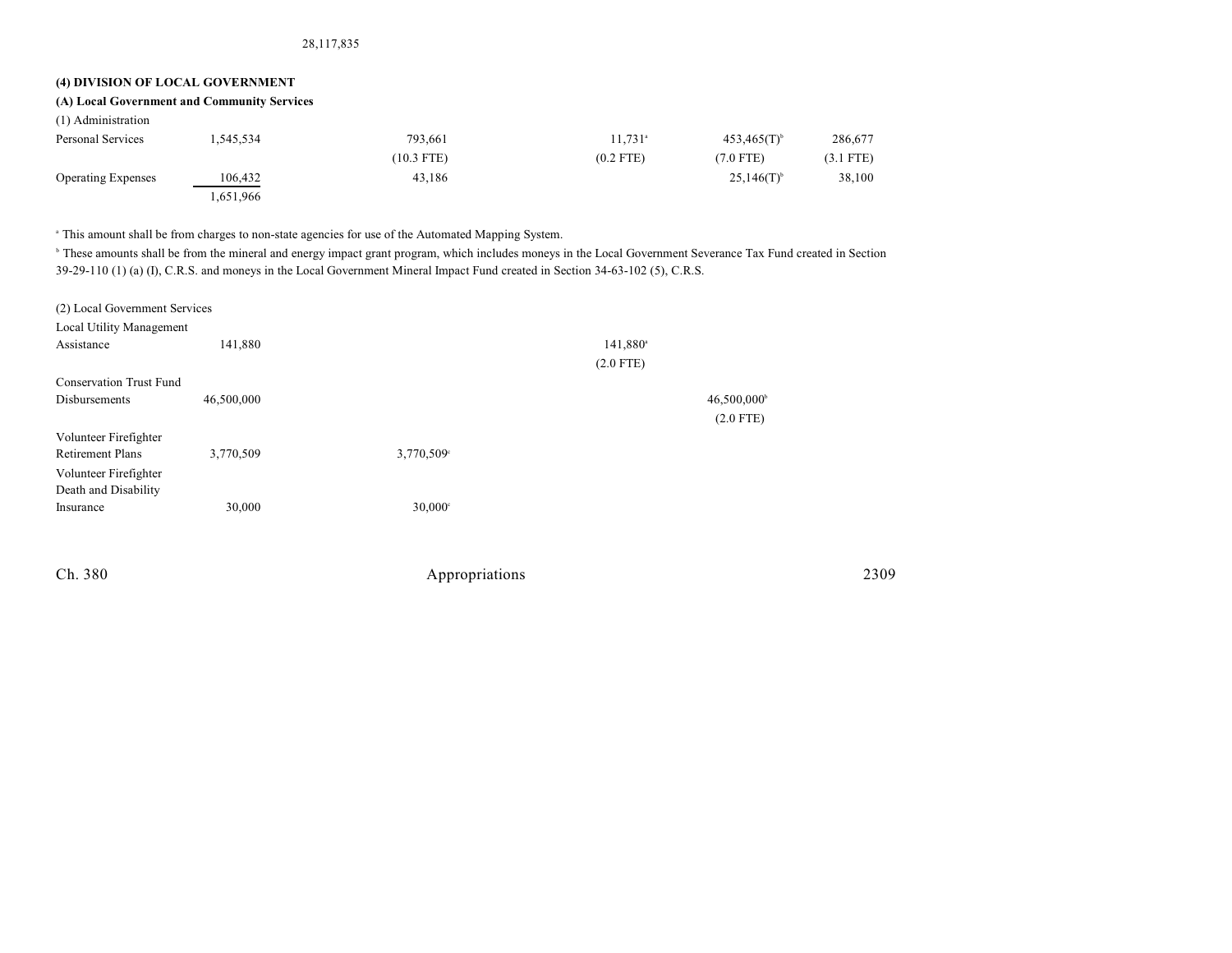| Ch. 380                                                    | Appropriations            |              |                               |                                                |                             |                                              | 2310                           |  |
|------------------------------------------------------------|---------------------------|--------------|-------------------------------|------------------------------------------------|-----------------------------|----------------------------------------------|--------------------------------|--|
|                                                            | <b>APPROPRIATION FROM</b> |              |                               |                                                |                             |                                              |                                |  |
|                                                            | ITEM &<br><b>SUBTOTAL</b> | <b>TOTAL</b> | <b>GENERAL</b><br><b>FUND</b> | <b>GENERAL</b><br><b>FUND</b><br><b>EXEMPT</b> | <b>CASH</b><br><b>FUNDS</b> | <b>CASH</b><br><b>FUNDS</b><br><b>EXEMPT</b> | <b>FEDERAL</b><br><b>FUNDS</b> |  |
|                                                            | \$                        | \$           | \$                            | \$                                             | ch<br>Φ                     | \$                                           | \$                             |  |
| <b>Environmental Protection</b><br>Agency Water/Sewer File |                           |              |                               |                                                |                             |                                              |                                |  |
| Project                                                    | 50,000                    |              |                               |                                                |                             |                                              | 50,000                         |  |
|                                                            |                           |              |                               |                                                |                             |                                              | $(0.5$ FTE)                    |  |
|                                                            | 50,492,389                |              |                               |                                                |                             |                                              |                                |  |

<sup>a</sup> This amount shall be from the Colorado Water Resources and Power Development Authority pursuant to Section 37-95-107.6, C.R.S.

<sup>b</sup> This amount shall be from the net lottery proceeds pursuant to Section 33-60-104 (1) (a), C.R.S.

 These amounts are included for purposes of complying with the limitation on state fiscal year spending imposed by Article X, Section 20 of the State Constitution. <sup>c</sup> These amounts are continuously appropriated by a permanent statute or constitutional provision and are not subject to the limitation on General Fund appropriations as set forth in Section 24-75-201.1, C.R.S.

| (3) Community Services    |           |                     |                  |           |
|---------------------------|-----------|---------------------|------------------|-----------|
| <b>Community Services</b> |           |                     |                  |           |
| <b>Block Grant</b>        | 5,681,920 |                     |                  | 5,681,920 |
|                           |           |                     |                  |           |
| (4) Waste Tire Fund       |           |                     |                  |           |
| Waste Tire Recycling,     |           |                     |                  |           |
| Reuse and Removal         |           |                     |                  |           |
| Grants                    | 2,525,000 | $2,475,000^{\circ}$ | $50,000^{\circ}$ |           |
|                           |           | $(0.5$ FTE)         |                  |           |
|                           |           |                     |                  |           |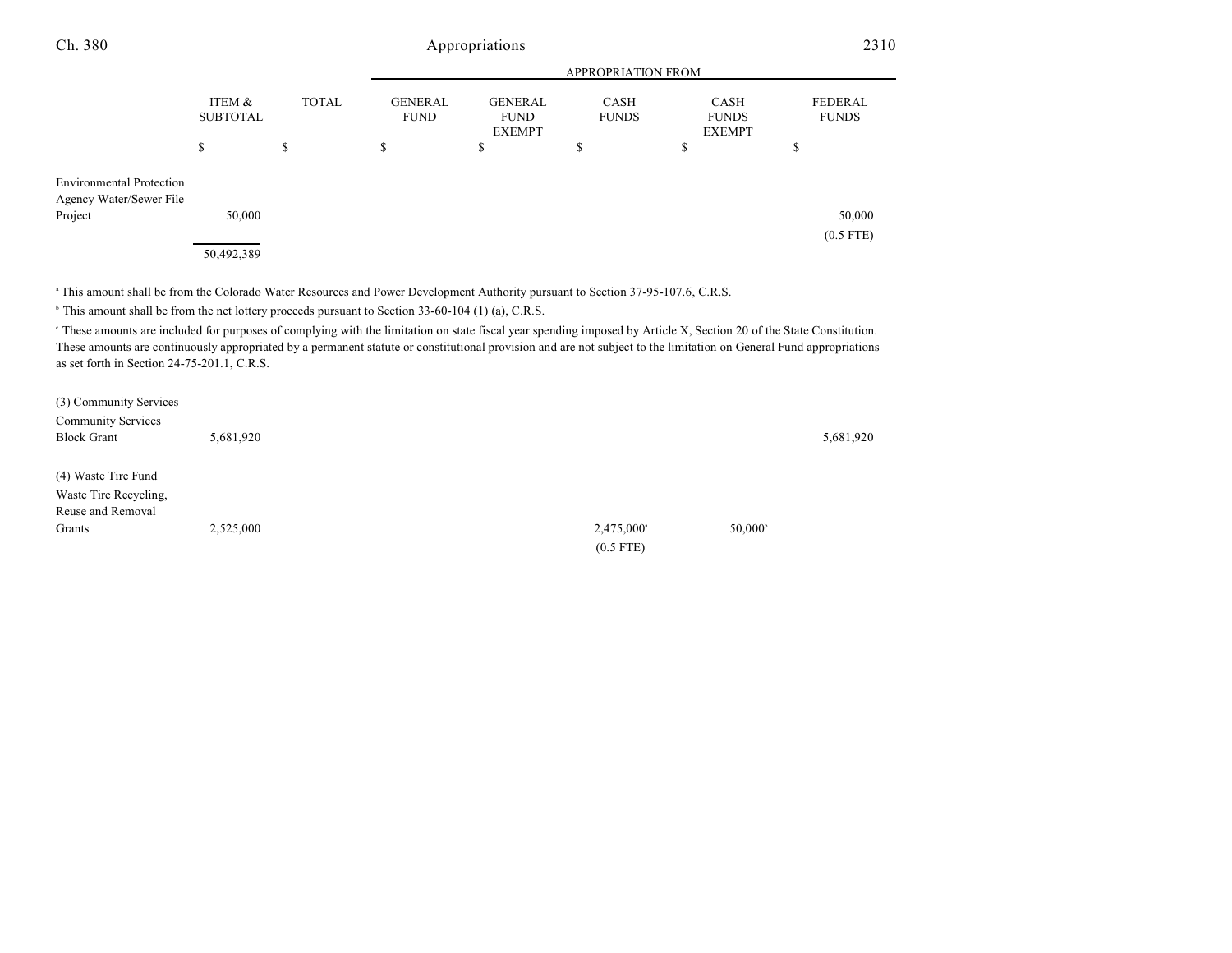| Allocations to the   |           |                      |
|----------------------|-----------|----------------------|
| Commission on Higher |           |                      |
| Education, Advanced  |           |                      |
| Technology Fund      | 825,000   | 825,000 <sup>a</sup> |
|                      | 3,350,000 |                      |

<sup>a</sup> Of these amounts, \$2,475,000 shall be from the Waste Tire Recycling Development Cash Fund pursuant to Section 25-17-202 (3) (a), C.R.S. and \$825,000 shall be from the Processors and End Users of Waste Tires Cash Fund created in Section 25-17-202.5 (1), C.R.S.

<sup>b</sup> This amount shall be from reserves in the Waste Tire Recycling Development Cash Fund pursuant to Section 25-17-202 (3) (a), C.R.S.

| (B) Field Services           |            |                |                      |                          |             |
|------------------------------|------------|----------------|----------------------|--------------------------|-------------|
| Program Costs                | 2,006,954  | 465,085        |                      | $1,222,912(T)^{a}$       | 318,957     |
|                              |            | $(5.2$ FTE)    |                      | $(14.2$ FTE)             | $(4.9$ FTE) |
| Community Development        |            |                |                      |                          |             |
| <b>Block Grant</b> (Business |            |                |                      |                          |             |
| and Infrastructure           |            |                |                      |                          |             |
| Development)                 | 8,372,439  |                |                      |                          | 8,372,439   |
| Local Government             |            |                |                      |                          |             |
| Mineral and Energy           |            |                |                      |                          |             |
| Impact Grants and            |            |                |                      |                          |             |
| Disbursements                | 59,300,000 |                | $20,100,000^{\circ}$ | 39,200,000°              |             |
| Local Government             |            |                |                      |                          |             |
| Limited Gaming Impact        |            |                |                      |                          |             |
| Grants                       | 6,242,551  |                |                      | $6,242,551$ <sup>d</sup> |             |
| Search and Rescue            |            |                |                      |                          |             |
| Program                      | 615,000    |                | 505,000°             | $110,000$ <sup>f</sup>   |             |
|                              |            |                | $(1.3$ FTE)          |                          |             |
|                              | 76,536,944 |                |                      |                          |             |
|                              |            |                |                      |                          |             |
| Ch. 380                      |            | Appropriations |                      |                          | 2311        |
|                              |            |                |                      |                          |             |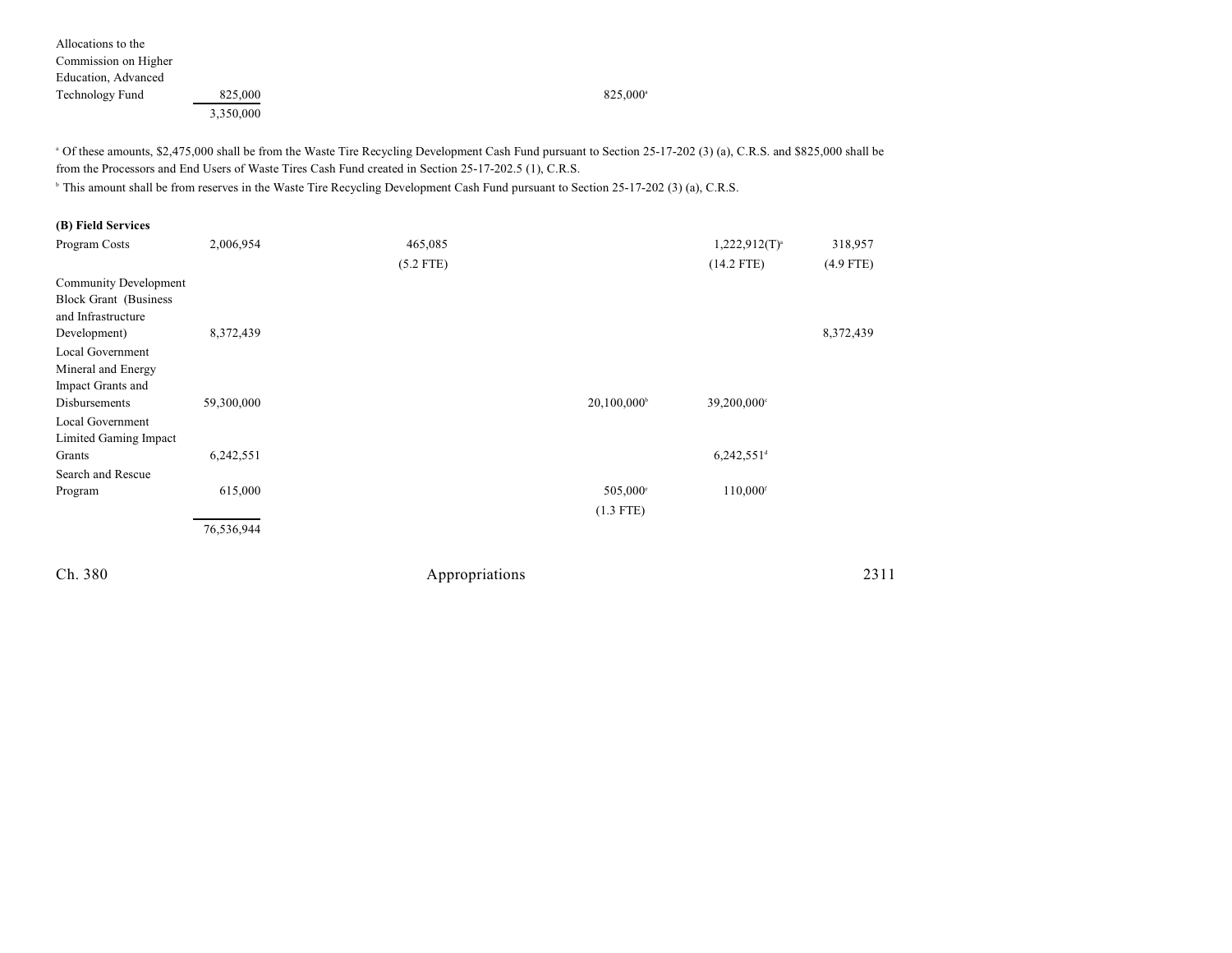|                 |       |                | APPROPRIATION FROM |              |               |                |  |
|-----------------|-------|----------------|--------------------|--------------|---------------|----------------|--|
| ITEM &          | TOTAL | <b>GENERAL</b> | <b>GENERAL</b>     | CASH         | <b>CASH</b>   | <b>FEDERAL</b> |  |
| <b>SUBTOTAL</b> |       | <b>FUND</b>    | <b>FUND</b>        | <b>FUNDS</b> | <b>FUNDS</b>  | <b>FUNDS</b>   |  |
|                 |       |                | <b>EXEMPT</b>      |              | <b>EXEMPT</b> |                |  |
| \$              |       |                |                    |              |               |                |  |

Of this amount, \$1,097,505 shall be from the mineral and energy impact grant program, which includes moneys in the Local Government Severance Tax Fund <sup>a</sup> created in Section 39-29-110 (1) (a) (I), C.R.S. and moneys in the Local Government Mineral Impact Fund created in Section 34-63-102 (5), C.R.S., \$84,791 shall be from Limited Gaming Funds appropriated to the Department of Revenue, and \$40,616 shall be from funds transferred from the Economic Development Commission in the Governor's Office.

<sup>b</sup> This amount shall be from the Local Government Severance Tax Fund pursuant to Section 39-29-110 (1) (a) (I), C.R.S.

Of this amount, \$17,200,000 shall be from reserves in the Local Government Severance Tax Fund created in Section 39-29-110 (1) (a) (I), C.R.S. and \$22,000,000 <sup>c</sup> shall be from the Local Government Mineral Impact Fund, pursuant to Section 34-63-102, C.R.S., which is comprised of federal mineral leasing revenues and the existing fund balance.

<sup>d</sup> This amount shall be from the fund balance in the Local Government Limited Gaming Impact Fund, which consists of funds transferred from the Limited Gaming Fund in the Department of Revenue during the prior fiscal year, pursuant to Sections 12-47.1-701 and 12-47.1-1601, C.R.S.

 $\degree$  This amount shall be from the Search and Rescue Fund pursuant to Section 33-1-112.5, C.R.S.

<sup>f</sup> This amount shall be from reserves in the Search and Rescue Fund pursuant to Section 33-1-112.5, C.R.S.

### **(C) Division of Emergency Management103b**

| Administration          | 2,231,803  | 518,486     |                  | $62,622(T)^{a}$        | 1,650,695    |
|-------------------------|------------|-------------|------------------|------------------------|--------------|
|                         |            | $(7.2$ FTE) |                  | $(1.0$ FTE)            | $(19.8$ FTE) |
| Disaster Response and   |            |             |                  |                        |              |
| Recovery                | 3,066,559  |             |                  | 2,741,559 <sup>b</sup> | 325,000      |
| Preparedness Grants and |            |             |                  |                        |              |
| Training                | 40,530,888 |             | $10.988^{\circ}$ |                        | 40,519,900   |
|                         | 45,829,250 |             |                  |                        |              |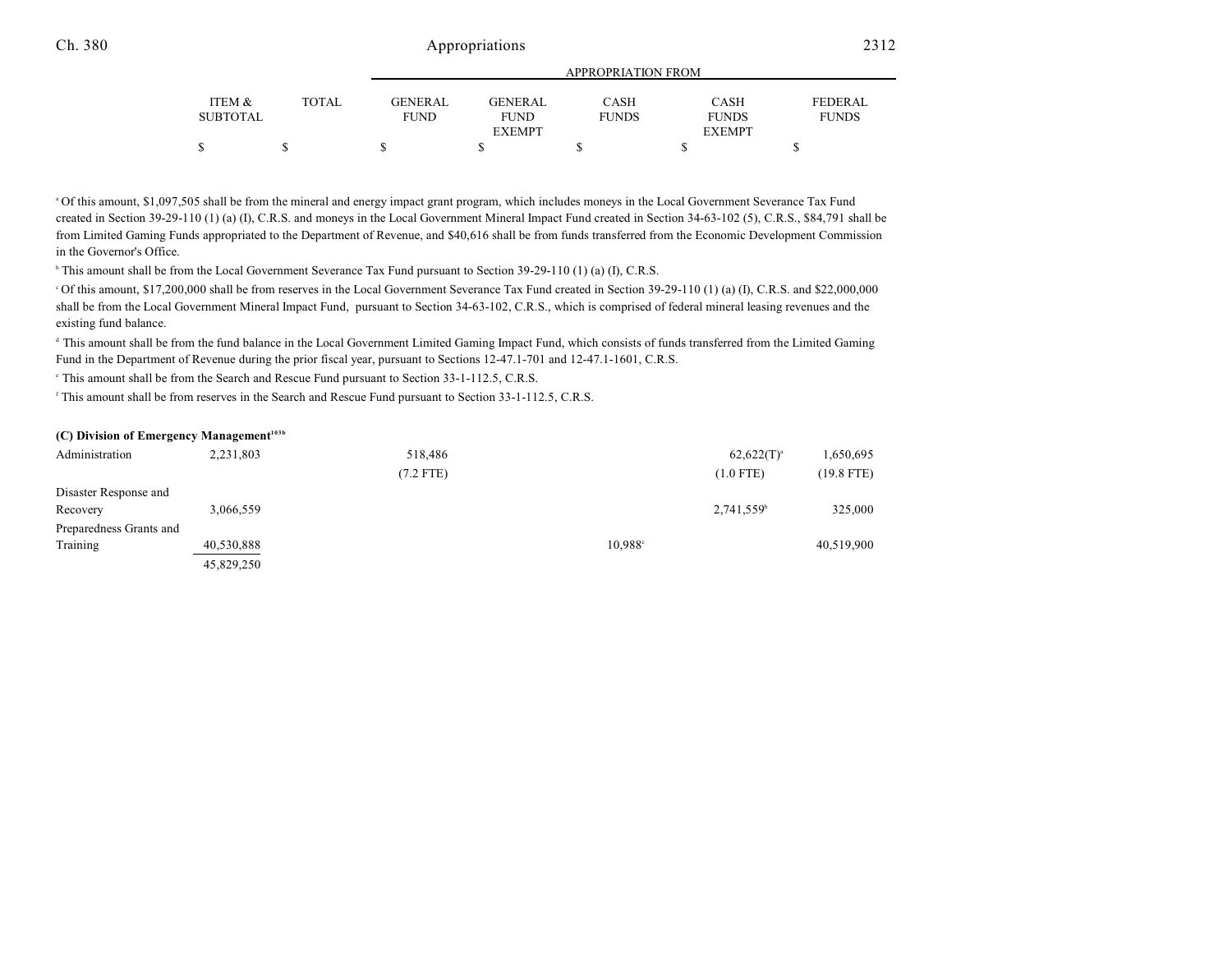<sup>a</sup> This amount shall be from the mineral and energy impact grant program, which includes moneys in the Local Government Severance Tax Fund created in Section 39-29-110 (1) (a) (I), C.R.S. and moneys in the Local Government Mineral Impact Fund created in Section 34-63-102 (5), C.R.S.

<sup>b</sup> This amount shall be from the Disaster Emergency Fund created pursuant to Section 24-32-2106, C.R.S.

This amount shall be from fees paid for emergency training programs. <sup>c</sup>

#### **(D) Division of Local Government Indirect**

**Cost Assessments** 1,075,108 **58,991** 593,210 **58,991** 422,907(T) 593,210

<sup>a</sup> Of this amount, \$30,419 shall be from the Colorado Water Resources and Power Development Authority pursuant to Section 37-95-107.6, C.R.S., \$17,986 shall be from the Search and Rescue Fund pursuant to Section 33-1-112.5, C.R.S., and \$10,586 shall be from the Waste Tire Recycling Development Cash Fund pursuant to Section 25-17-202 (3), C.R.S.

<sup>b</sup> Of this amount, \$249,368 shall be from reserves in the Local Government Severance Tax Fund created in Section 39-29-110, C.R.S., \$124,684 is anticipated from the Local Government Mineral Impact Fund created in Section 34-63-102 (5), C.R.S., \$25,473 shall be from net lottery proceeds pursuant to Section 33-60-104 (1) (a), C.R.S., and \$23,382 shall be from Limited Gaming Funds appropriated to the Department of Revenue.

Of this amount, \$418,675 is anticipated from the Federal Emergency Management Agency, \$61,326 is anticipated from the Community Services Block Grant, \$56,631 is anticipated from the Community Development Block Grant, and \$56,578 is anticipated from Workforce Development Grants.

184,617,577

# **TOTALS PART XII**

| (LOCAL AFFAIRS) <sup>4, 5</sup> | \$219,919,279 | <del>\$8.671.473</del> *  | <del>\$25,775,596</del> | \$100,171,381               | \$85,300,829 |
|---------------------------------|---------------|---------------------------|-------------------------|-----------------------------|--------------|
|                                 | \$219,918,266 | $$8.656.868$ <sup>a</sup> | \$25,776,405            | $$100.171.655$ <sup>b</sup> | \$85,313,338 |

Ch. 380 **Appropriations** 2313